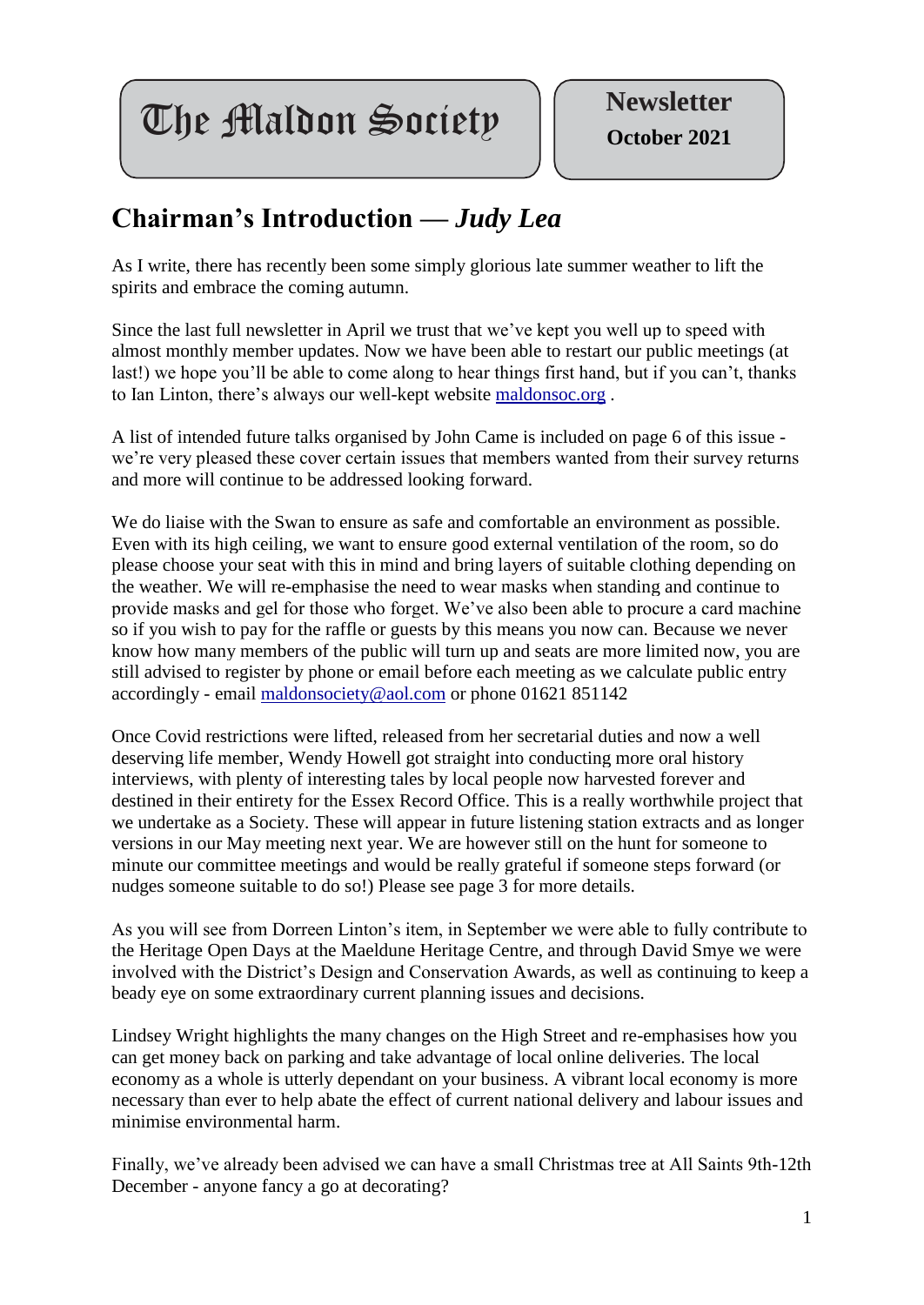# **Oral History —** *Wendy Howell*

### **Eel Babbing**

This is one of the extracts that were set up on our Listening Station at the Maeldune Heritage Centre for Heritage Open Days 2021 Edible theme weekend, which both Wendy and James produced. Please pop into the Maeldune Heritage Centre to hear others from this latest collection.

Ted Claydon was born in a cottage on the Hythe in 1936. He has done two Oral History interviews this summer, describing his childhood which was centred on boats and fishing. His father was a fisherman, one of three brothers sharing a boat, from which they caught flat fish, oysters and winkles.

One of Ted's regular activities was to go 'eel babbing' – a skill learnt from his father when he was around 10 years old. This is a method of catching eels in the Blackwater which Ted thinks was unique to his family at that time. He cannot remember anyone else catching eels in this way.

Ted would row across to Northey Island which was the only place he could dig a good quantity of lugworms, which could be found by their worm casts in the sandy mud. Having a good bagful of lugworms, he would row slowly up river, with the tide, to just beyond Fullbridge and up towards Beeleigh.

He needed a minimum of 18 inches of water to begin. He had a stiff pole with a long piece of string wound round it; a lead weight was attached to the end of the string and the bag of worms tied to the weight. The line was carefully dropped down into the shallow water until he could feel the weight touching the bottom, then it was lifted up a little so that the bag of worms was not in the mud.

This, says Ted, was a skill learnt over time and resulted in the eels going for the worm bag which he could feel by a slight wriggle on the line. The line was slowly lifted out and the eels knocked off into the boat. The string was gradually lengthened as the tide came in.

On a good day, with several people together in the boat, they might catch  $50 - 100$  eels, some of which they sold and the rest were taken home so that his Mum could make an eel stew. It needed 20-30 eels to make a good stew which was often the Sunday meal.

Then eels had to be skinned first and all the family got involved. It was a "mucky job" getting the skin off in one pull!

The whole 'eel babbing' process says Ted was a skill handed down in his family and needed the experience gained in judging the tide, water depth and eel movements.

He continued 'eel babbing' throughout his teenage years until he went into the RAF for his National Service.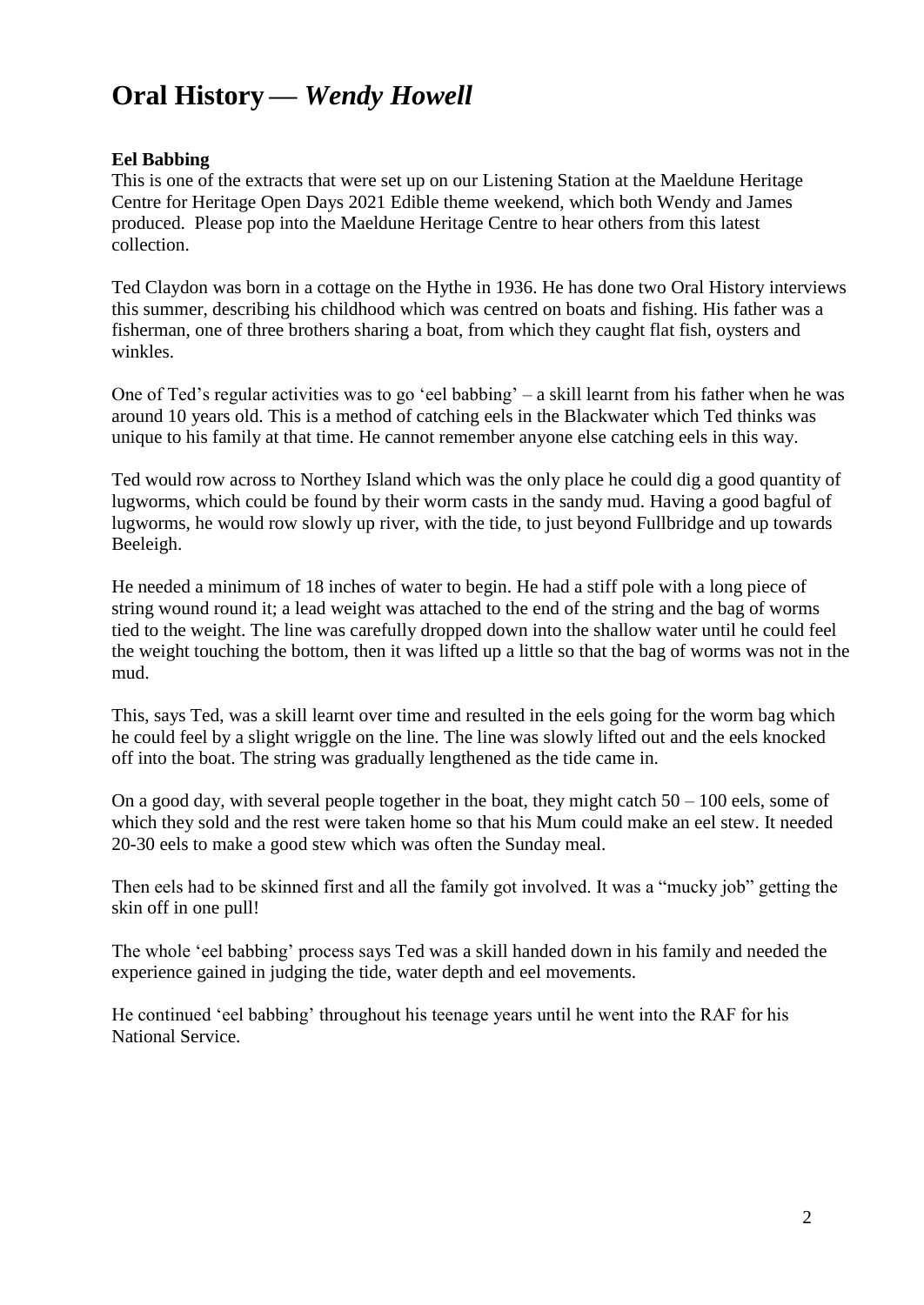## **National Heritage Open Days 2021 —** *Dorreen Linton*

The Society prepared a varied collection for members, residents and visitors to enjoy watch, hear and look through in our area at the end of the corridor in the Maeldune Heritage Centre during 'National Heritage Open Days 2021' in September. These will all be available for visitors for the next few months.

Wendy's collection of fifteen oral history recordings relate to this year's National Heritage theme 'edible'. Residents tell of their childhood memories of milk being delivered by horse and cart, Collins the grocers shop, the Pitt family who made a living from their fish catch and many more.

Our digital archives include the Maldon Crystal Salt Company's video telling the history of salt production throughout the centuries as well as the unique pen and ink drawings and photographs by Charles Tait and Gordon Harris showing our many familiar historic buildings in and around our High Street.

Research into Maldon 'food' related businesses shows there are more than sixty businesses in and around our High Street. There is a good mixture of both individually owned and wellknown national names. Many food-related businesses have been serving our community for a very long time and have adapted to the needs of modern day residents and visitors.

A folder detailing the history behind the 'edible' motifs in the Millennium Embroidery panels relates many of Maldon and Heybridge's connections with the food industry such as Ansells, Maldon Salt, Thames sailing barges, Chelmer & Blackwater Navigation, mills and hotels.

There is also a folder about one of Maldon's earlier family businesses - the Markham family mineral water business. This family business, which dates back to the 1880s, lasted for about 70 years and was run by three generations of Markhams.

Please visit the Heritage Centre to listen and look at these collections.

### **We need a minute secretary**

As you are all aware, the committee are hoping to find someone who would be willing to join our team of eight people as minute secretary.

We meet at a local venue ten times a year on the third Thursday of the month, currently at 4.30 pm. The meetings usually last about one and a half hours. The only essential skill needed is basic use of a computer for emails and drafting agendas and minutes. Every help will be given by the chairman and others.

If you would like to know more, please contact: [maldonsociety@aol.com.](mailto:maldonsociety@aol.com) Or ring Judy on 01621 858875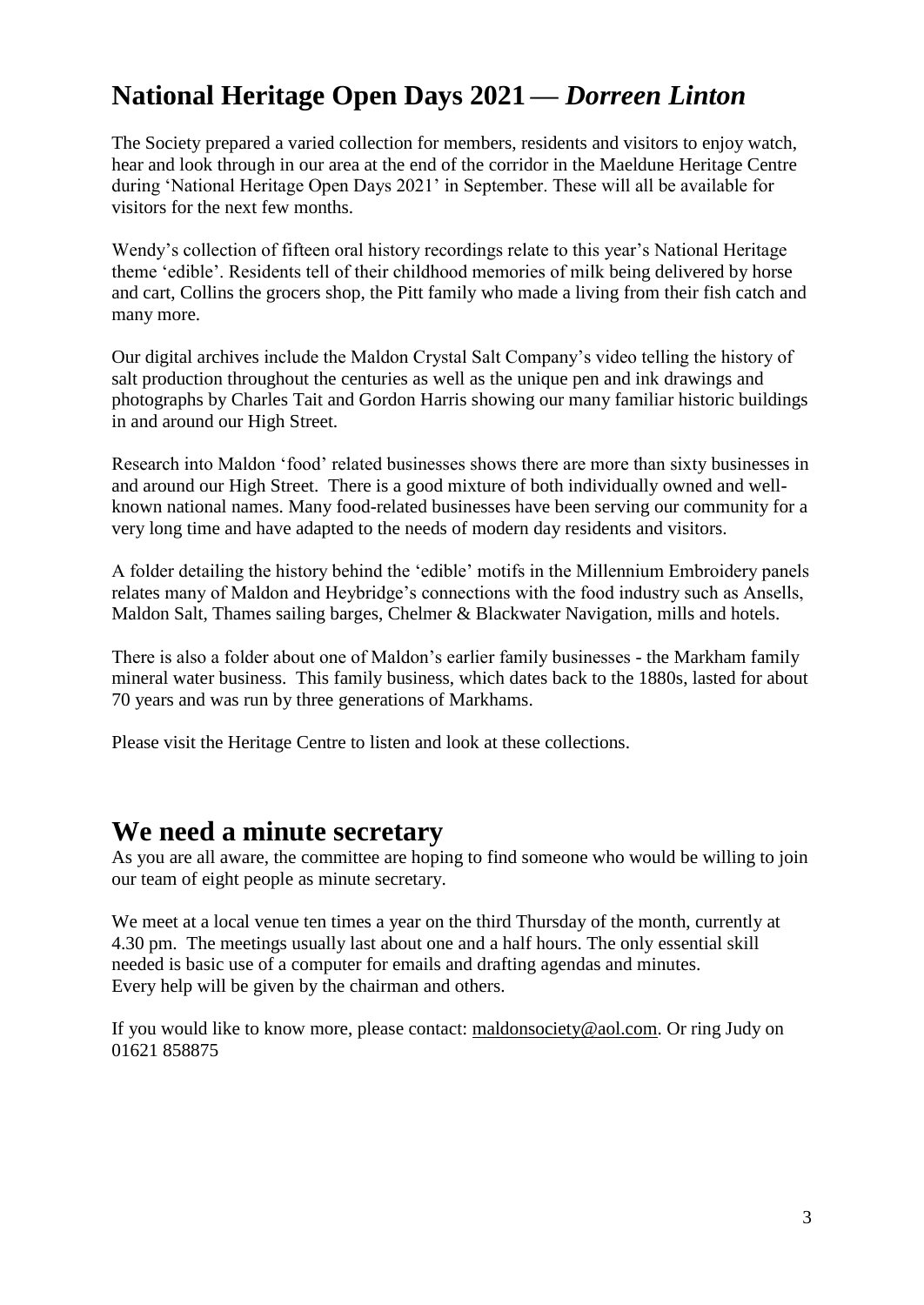# **The High Street update —** *Lindsey Wright*

Lots of changes in the High Street over the past year, including a new 20 mph speed limit, which also includes Market Hill. The limit was signposted in June 2020, but unbelievably was only enforceable from July 2021!

Not confined to the High Street, **ClickitLoca**l is a group of businesses in Maldon and the surrounding area that will deliver. Many have special offers on at certain times. [www.clickitlocal.co.uk/maldon](http://www.clickitlocal.co.uk/maldon) 

**Fiverfest** will start again on 9<sup>th</sup> October. This is where numerous High Street shops offer special deals for £5.

Another High Street initiative is the **parking rebate scheme**. On a minimum spend, the participating shops will give back 50p on your parking fee. The shops currently taking part are:

| <b>Aesthetics Hair</b>   | <b>Maldon Books</b>     | The Card Company           |
|--------------------------|-------------------------|----------------------------|
| Bluebell                 | <b>Maldon Coffee</b>    | The Foot Clinic            |
| Bobby's Girl             | <b>Maldon Gadgets</b>   | The Maldon Barbers         |
| <b>Borough Carpets</b>   | Mitchells Jewellers     | The Vintage Rose           |
| <b>Bra Consultancy</b>   | No1 Boutique            | The Waffle Bar             |
| <b>Bridal Reloved</b>    | Ruby & Rose             | Two Become One             |
| <b>Crystal Shack</b>     | <b>Sark</b>             | <b>Upstairs Downstairs</b> |
| <b>Dantes Restaurant</b> | Scarlett's Hair & Nails | Village Cobbler            |
| Dawn Interiors           | Serendipity             | Wenlocks                   |
| Emporium                 | <b>SILO</b>             | White Horse                |
| Jewellery Design         |                         |                            |
| Workshop                 | Simply the Best         | Willow & Fox               |
| Just the Thing           | Supernatural            | Woof & Co                  |
| <b>Key Station</b>       | <b>Talking Flowers</b>  | Yours in Sport             |
| Luxe Avenue              | Templeman's Optician    |                            |

The **Christmas Festival** this year will be on just one evening - 25<sup>th</sup> November. It will be a much smaller event, limiting visiting stalls to 30, giving more space for the High Street shops to expand into the pavement.

#### **Summary of changes in the High Street**

- The old Police Station has had its application for conversion into flats turned down.
- A new craft shop at number one, Heart of Craft, opened in August, currently stocking yarns, embroidery silks, paints and various other items. She hopes to add to the variety as and when requested.
- Two Become One, who moved into the High Street from Bright's Path, are on the move again to number 1a High Street, re-naming themselves Cal & Co.
- The former Thomas Cook building near All Saints' Church is now Maldon Books and another estate agent, Temme English.
- The Blue Boar is now cashless. Due to the closure of HSBC they are unable to pay in their cash receipts.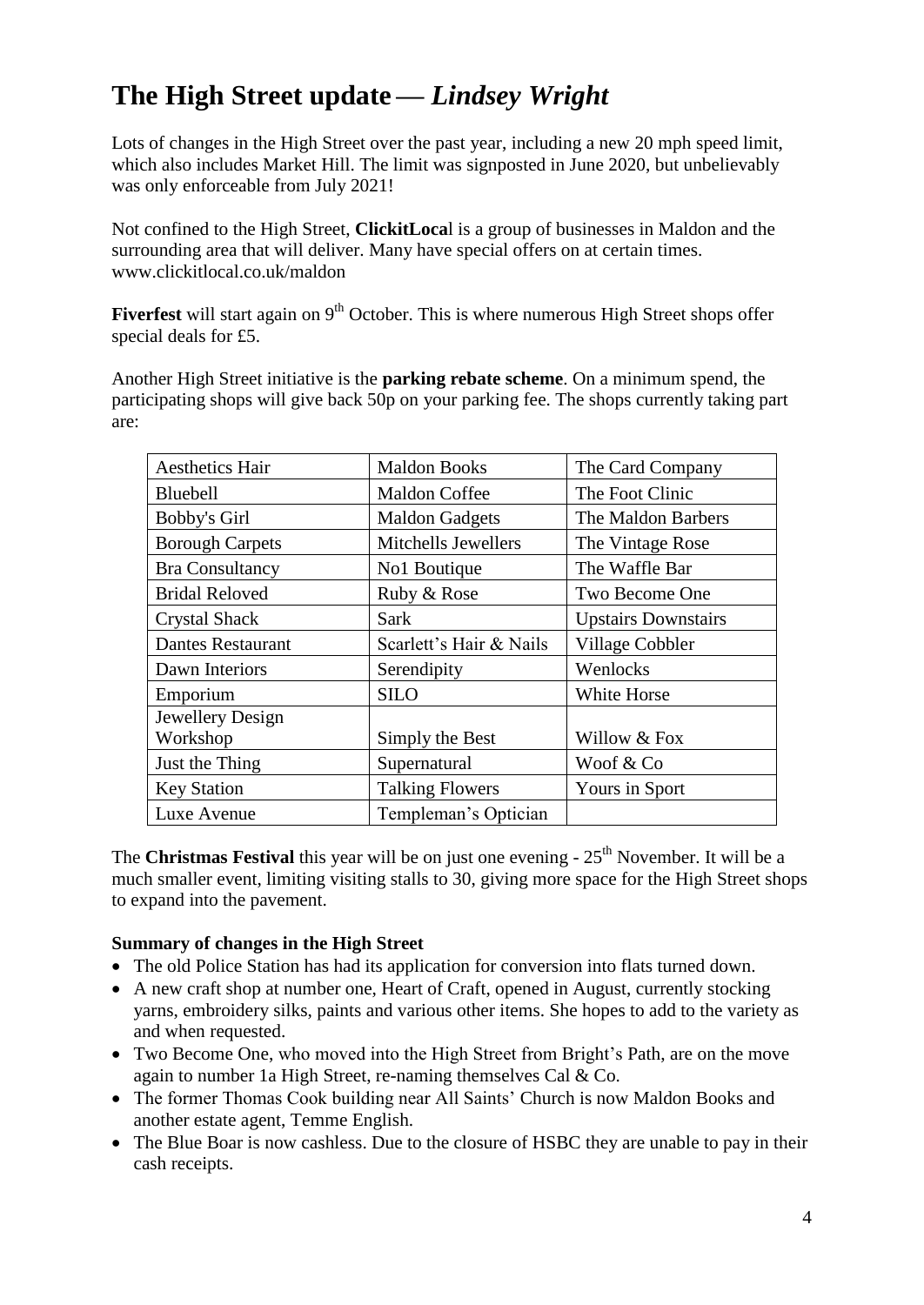- Talking Flowers, our only High Street florist, has a new owner and he has completely changed its character. It's hard to recognise that it is still a florist.
- The Gnome Café has finally opened in the former Art Café near the Moot Hall after a long makeover.
- Away from the public gaze, the Old Post Office (more recently Morrison's Local) is having a major facelift. Let's hope someone is interested in taking it on. It's a big building to fill.
- Aesthetics of Essex beauticians is open in the old Dorothy Perkins shop, with a balloon shop open at the rear.
- Pook Insurance has closed permanently.
- As always, Coes menswear has another enticing window display.
- The Maeldune Heritage Centre is open as usual 11.00-4.00 Tuesday-Saturday. As well as the embroidery, there are lots of wonderful locally made gifts.
- Mrs Salisbury's has changed. The original house is now the main café, with outside seating on either side. Sadly, the wonderful garden at the back is to be lost to 4 new houses!
- In Bright's Path there is a new business helping clients with both ear wax problems and chiropody.
- The slot vacated by Silo in Bright's Path is now Harry Green's barbers. He's been in several locations over the past few years.
- Prezzo's has closed down permanently. It closed several times during lockdown, obviously, but did re-open with some improvements. However, the premises are now empty. Another big premise to fill.
- The café in Wenlock Way, Driftwood, has moved its kitchen into the former chocolate shop opposite creating more space inside the café itself. There's loads of seating outside too, which is very popular post-Covid.
- The Emporium has had rumours of closing down for a very long time. However, it managed to remain open all during lockdown using its dog food as the life-line.
- A new greengrocer has opened behind the Emporium. It has developed very well, using lots of local produce. During lockdown it provided an excellent delivery service which continues, ring 07494 938801.
- The former Mogul Indian restaurant on the corner of Butt Lane is now Maldon Spice. Jhual Hafiz formerly of Maldon Tandoori is the new owner.
- Another new sweet shop is opposite the Post Office: Maldon Candy Shop.
- Keystation has moved into number 179 vacated by Borough Carpets. I hadn't realised we needed yet another key cutting service!
- The Warwick public house which had an awful reputation has been redecorated and rebranded Bar 185 hoping to attract families.
- Borough Carpets was a small shop at number 179; he has moved across the road into the former fireplace shop.
- Two new dress shops have opened either side of the Pie and Mash Shop: Danielle's Styles and Her Manikin catering for the younger market.
- Intimo Italian restaurant closed and has been refurbished as an impressive Indian restaurant: Chutney House.
- TDR Computers has a new owner.
- The Discount Store that has been empty for so long is seeking permission for conversion to a pizza takeaway. The Town Council have approved, waiting for District decision.
- Sark and Cocktail Bar has opened in the former Shoezone premise. It's had a remarkable facelift and is extremely popular. It has moved from its much smaller former home at the top of the High Street.
- A new charity shop benefitting RSPCA has opened opposite Poundstretchers.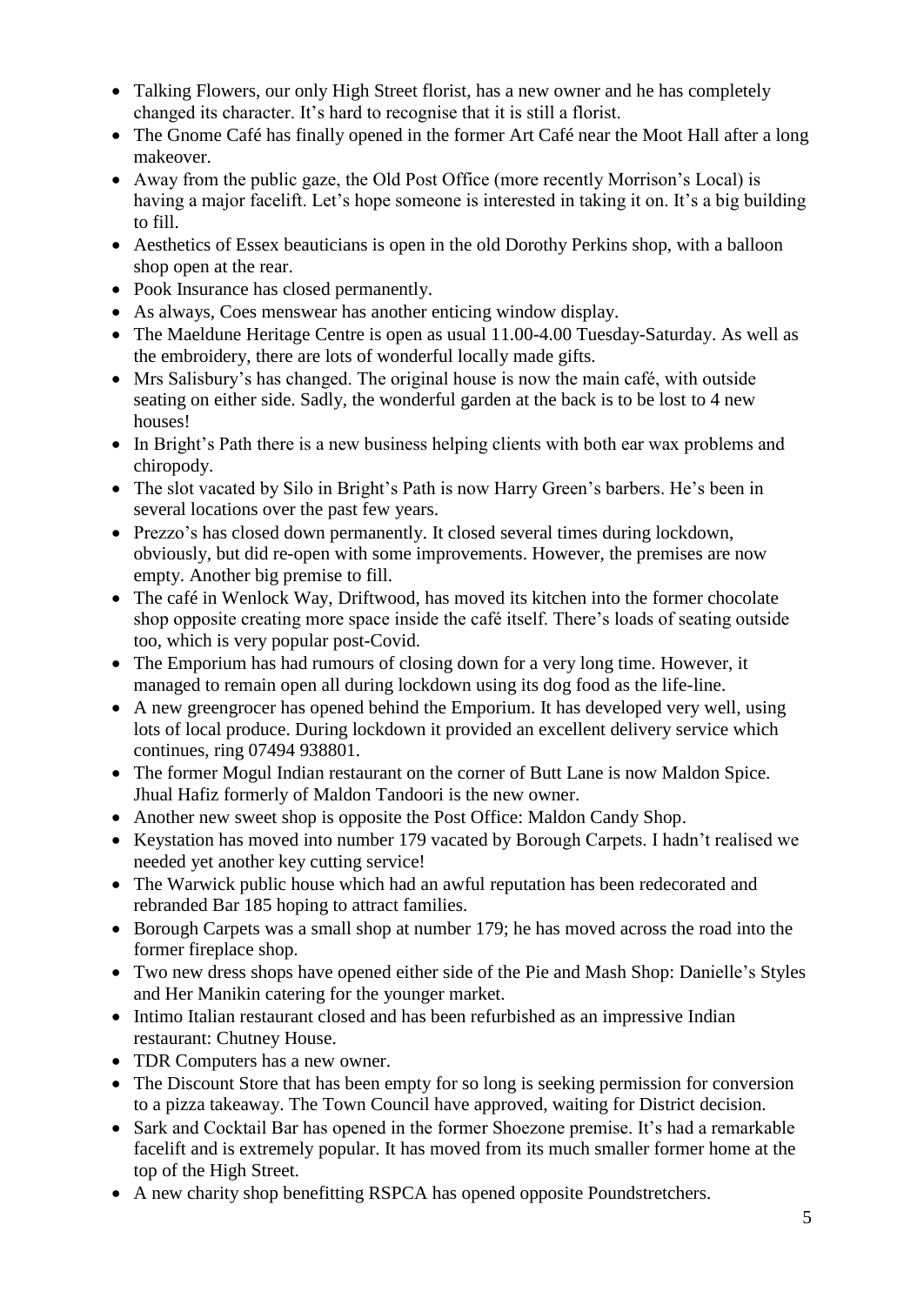- HSBC has sadly closed its doors in Maldon. This is affecting many businesses in the town that are now unable to bank their cheques and cash.
- The former TUI holiday shop has just received planning consent for conversion into a cocktail bar.
- Lloyds' bank has substantially reduced its opening hours to just two days a week. They are sharing staff with the Witham branch. Let's hope that it doesn't also close completely.
- Silo, which was previously in Bright's Path has moved into the High Street next to M&Co, formerly the Best Wishes card shop.
- Although there is a To Let board on M&Co, they insist they are not going anywhere.
- Luna Blue Interiors has opened in the Kings Head Centre selling various items to accessorise one's house.
- There is a new sweet shop in the Kings Head Centre: Little Shop of Sweets & Treats.
- Kings Head Centre now has a Staycation office in the main building. Meanwhile, in one of the rear shops is a Maldon Events office.
- Willow & Fox has moved from Quest Place into the front of Edwards Walk a much more prominent position.
- In Edwards Walk, we now have Crystal Shack selling a variety of gifts. The Bra Consultancy has also opened.
- Also in Edwards Walk is a private GP and a chiropodists sharing premises, Blackwater Podiatry and GP Services.
- Supernatural has been taken over by Jane, formerly of Talking Flowers. With the two new shops opposite I hope customers will visit all three boutiques.

# **Maldon Society talks**

Our series of illustrated talks on topics of local interest continue. We meet in the Cygnet Room, behind the Swan Hotel in Maldon High Street. Talks start at 7.00 and doors open 6.30.

**4 th November** - John Lowe & Debbie Thomas – 'Where Now? A Future for the Museum of Power'. Updating the previous talk to the Society, this presentation will look to the Museum of Power's future. Should it say 'yes' to a National Lottery Fund offer of almost £1 million or continue its award-winning development without it? This is your chance for insights into one of the town's major assets.

**6 th January** – John Rayment - Celebrating 100 years of the sailing barge 'Pudge'.

**3 rd February** - Allison Gray, shop owner and Chairman of Maldon Business Board will give a first-hand account of business in our High Street.

**3 rd March –** John Frankland – 100 Years of Motor Racing in Essex.

**7 th April** – To be confirmed

**5 th May** – Maldon Society AGM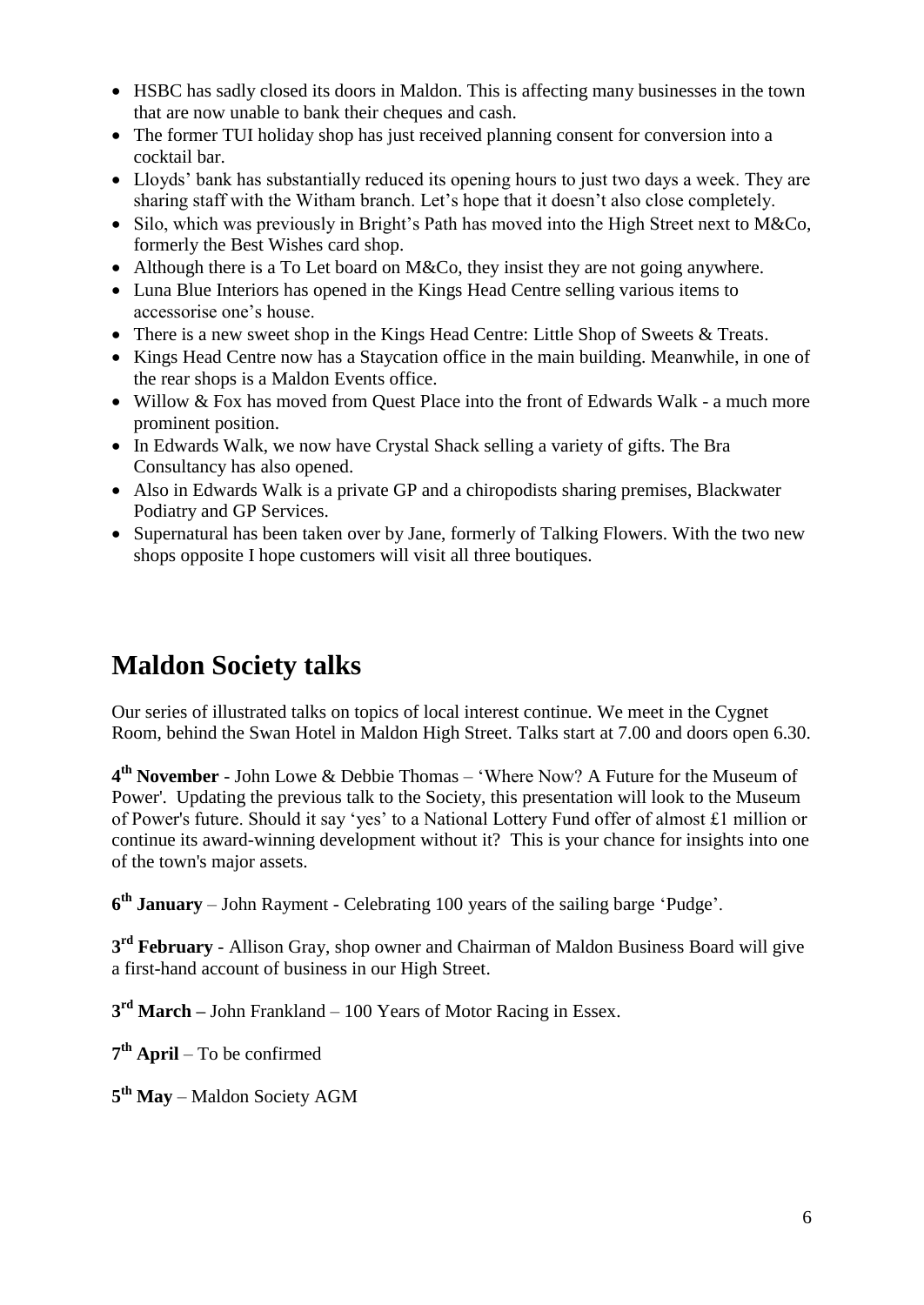# **Planning matters —***David Smye*

#### **Review of planning committees**

At a full council meeting on 2 September Maldon District Council (MDC) came to the decision not to change the present system of three area planning committees to one districtwide monthly planning committee. The proposal would have seen the current three area planning committees (central, north western and south eastern) removed and the formation of one single monthly committee.

One planning committee would have allowed legal representation to be present at every meeting, improving the legal basis of decisions. Often members do not always have the benefit of considered legal responses to their queries regarding proposals in front of them and even with a qualified legal representative at every district-wide meeting there would have been a saving of over £40,000 a year.

Councillors considered that, although the present system needed to be improved, that the input of ward councillors would be lessened if they were not a member of the single monthly planning committee, so the present system will continue.

#### **Additional conservation area?**

The Strategy and Resources Committee met on  $16<sup>th</sup>$  September and agreed to the proposal put forward by Tim Howson, MDC's Conservation and Heritage specialist, to consult the public on designating Woodfield Cottages in Heybridge, a conservation area. Further, the Council can also enter into a conservation area partnership agreement with Historic England, which would make it eligible for grant funding to enhance the area. The longer term aim is to introduce a Local Listed Building Consent Order (LLBCO) to the site, which would grant houseowners automatic planning consent for selected types of specified alterations and additions.



The suggested site covers 116-156 Woodfield Cottages, Heybridge.

Three terraces of 41 single-storey cottages which were developed by the industrialist E H Bentall in 1873 as homes for the staff of the Bentall Agricultural Works.

#### Photograph by Tim Howson

Woodfield Cottages is a special example of a Victorian planned industrial housing community. The houses have national architectural interest as an early, rare and substantially intact development of mass concrete houses originally with flat roofs. The settlement retains a distinct character defined by modestly scaled cottages arranged in three impressively long rows. They were classified as Grade II listed buildings in 1971.

The cottages are also of national architectural interest due to their pioneering use of massconcrete construction, but this interest has been 'eroded' by many of the later alterations to the homes. Woodfield Cottages Conservation Area would "ensure that the local planning authority and local residents make considered decisions which preserve and enhance the special character of the benefit of present and future generations".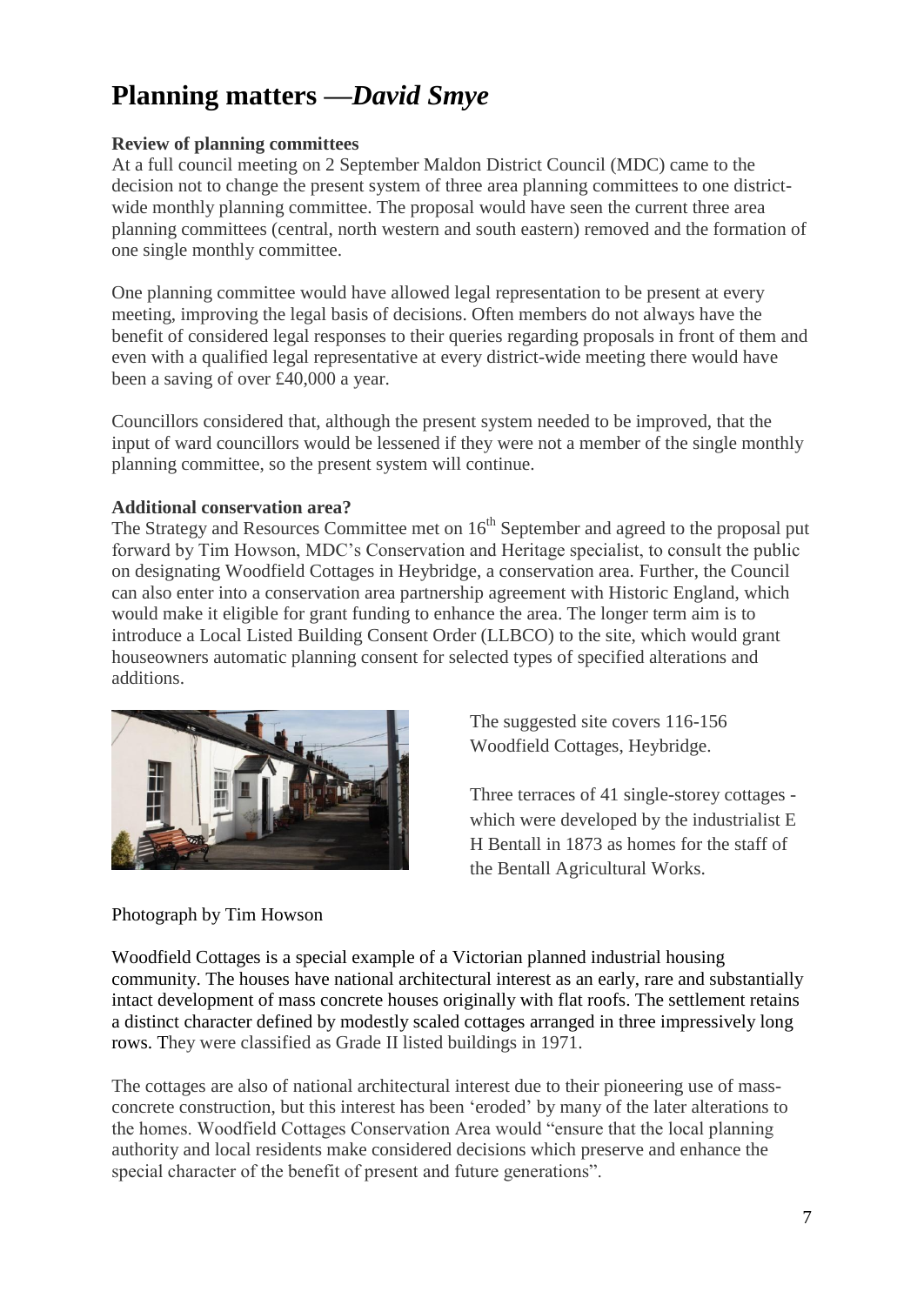#### **Review of Local Development Plan**

All councils must prepare a Local Development Plan (LDP) and this document along with the National Planning Policy Framework (NPPF) is used in the determination of planning decisions. It sets out how an area can meet its growth needs for things such as new housing and employment development and was adopted by MDC in 2017.

However, the evidence base, which supports the LDP, is now becoming out of date and the District, you may be surprised to know, does not have a 5-year supply of housing land. National policies have also been amended since the LDP was approved and there are some aspects which are no longer in conformity with it, which reduces its effectiveness in managing development in the District. Further, in February 2021, the Council declared a Climate Emergency and many of the policies in the LDP do not provide the best foundation from which to help manage and mitigate the effects of climate change on the District.

Maldon District Council has therefore considered this is an appropriate time for a review of the document. The reviewed LDP will start to carry some weight as it progresses through the plan-making stages and on adoption will carry full legal weight and fully supersede the current LDP.

Proposed timetable

Consult on issues and options Consult on the preferred strategy LDP Publish draft LDP Submit to the Secretary of State for Examination Adoption Autumn 2021 Summer 2022 Early Spring 2023 Late Spring 2023 Late Autumn 2023

### **Conservation and Design Awards 2021 run by Maldon District Council**

The winners of the annual Conservation and Design Awards have been determined.



The extensive renovations at Creeksea Place, Burnham-on-Crouch won the **Building Conservation** category with 3 Black Lion Cottages, Althorne being Highly Commended.

A new sustainable dwelling in the grounds of Woodham Mortimer Place - Goose House - won the **Design** Award with the Organ Loft at St. Mary's Church, Maldon being Highly Commended.

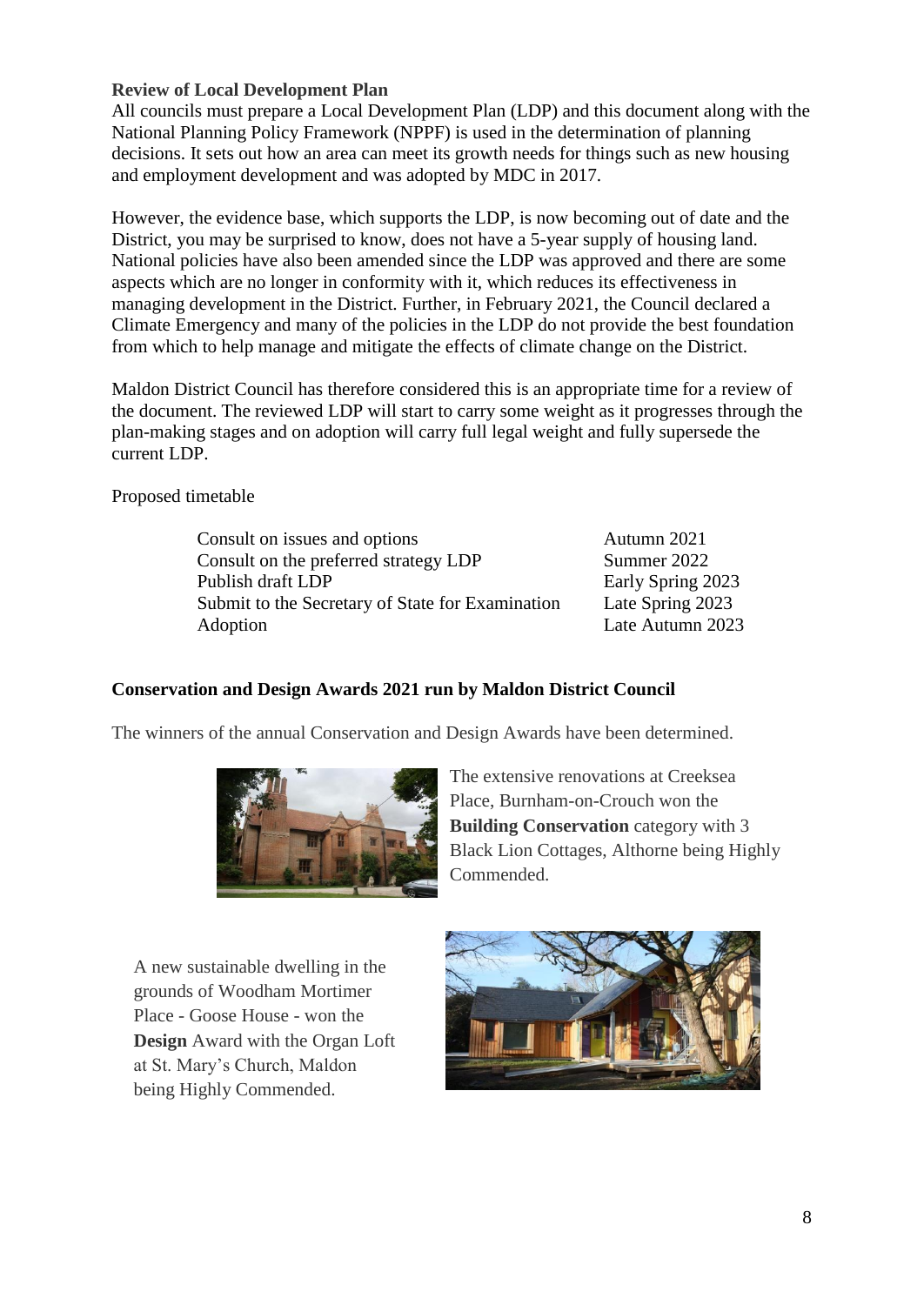

The new stained-glass window at St. Peter's, Wickham Bishops was commended for **Artistic Craftmanship**.

Lauriston Community Farm at Goldhanger won the **Nature Conservation** category.





The nominations were considered by a judging panel consisting of representatives from Maldon District Council, local amenity societies (*including The Maldon Society*), a parish council, and professional bodies associated with design and construction.

### **Government esoteric changes**

Prime Minister Boris Johnson has announced that the Ministry of Housing, Communities and Local Government (MHCLG) will be changed to the **Department for Levelling Up, Housing and Communities** as part of his commitment to level up across the UK. *(That rolls easily off the tongue doesn't it and please don't ask me to explain what the devil it means).*

As part of the change, the government has appointed former Bank of England chief economist Andy Haldane to head the Levelling Up Taskforce, which has been jointly established by Johnson and new Levelling Up Secretary Michael Gove.

Johnson said that his government is committed to uniting and levelling up every part of the UK and he is determined that, as we build back better from the pandemic, we are geared up with the teams and expertise to deliver on that promise.

Appointed last week in Johnson's cabinet reshuffle, replacing Robert Jenrick, Gove's role will involve driving *"cross-Whitehall efforts to deliver a programme of tangible improvements in every part of the UK"* as it recovers from the Covid-19 pandemic.

On a more down-to-earth note, there are always changes afoot in our town – some small, some major, and we aim to keep you abreast of what is going through the Council's planning system. Not too much at the moment, but here are a couple that reflect how the food and drink businesses are looking to provide choice and comfort for visitors.